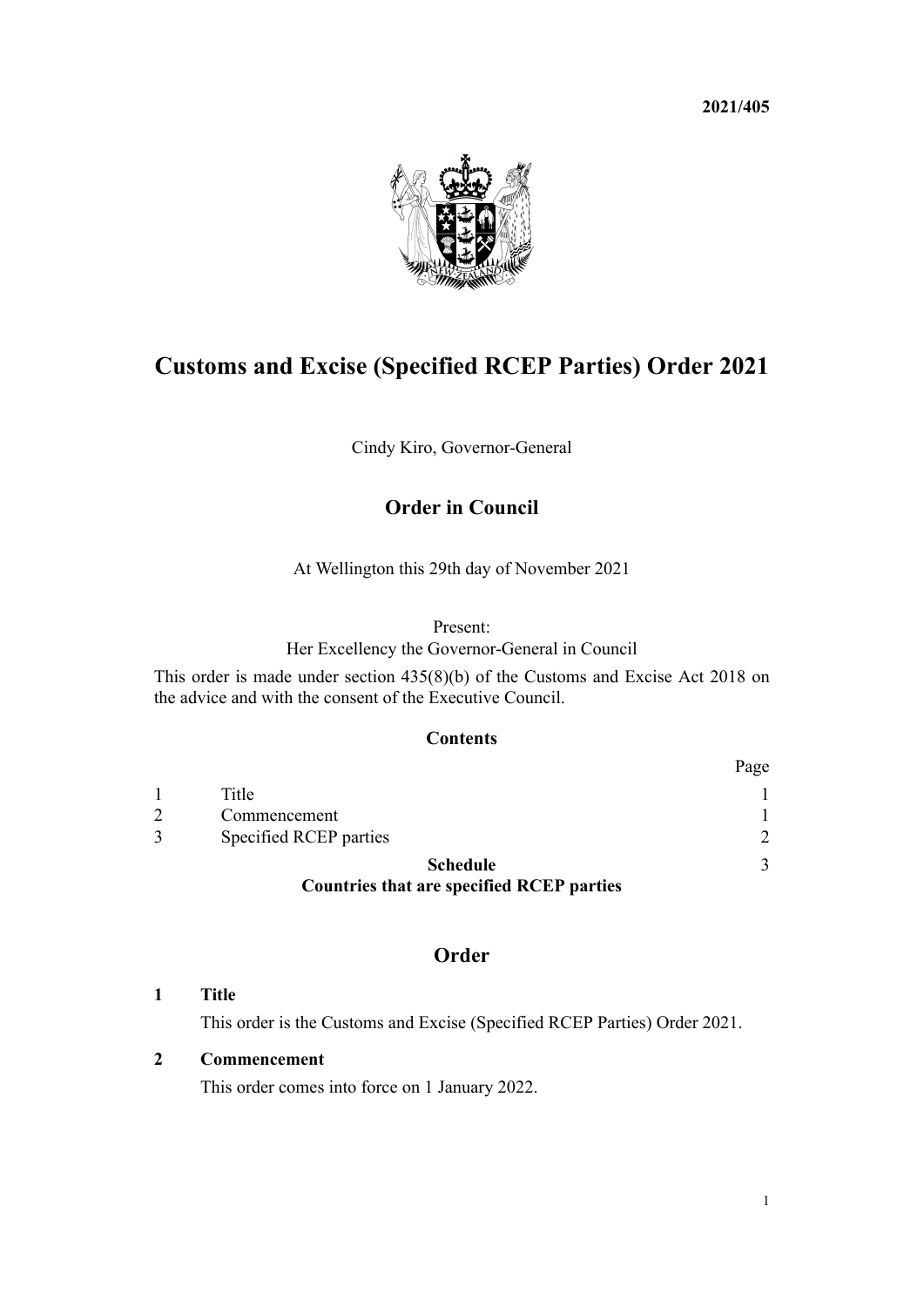### <span id="page-1-0"></span>**3 Specified RCEP parties**

- (1) Each country listed in the [Schedule](#page-2-0) is declared to be a specified RCEP party for the purposes of [section 435](http://legislation.govt.nz/pdflink.aspx?id=DLM7039939) of the Customs and Excise Act 2018.
- (2) If a country is listed without a date next to it, the country is a specified RCEP party on and from the commencement date of this order.
- (3) If a country is listed with a date next to it, the country is a specified RCEP party on and from that date.